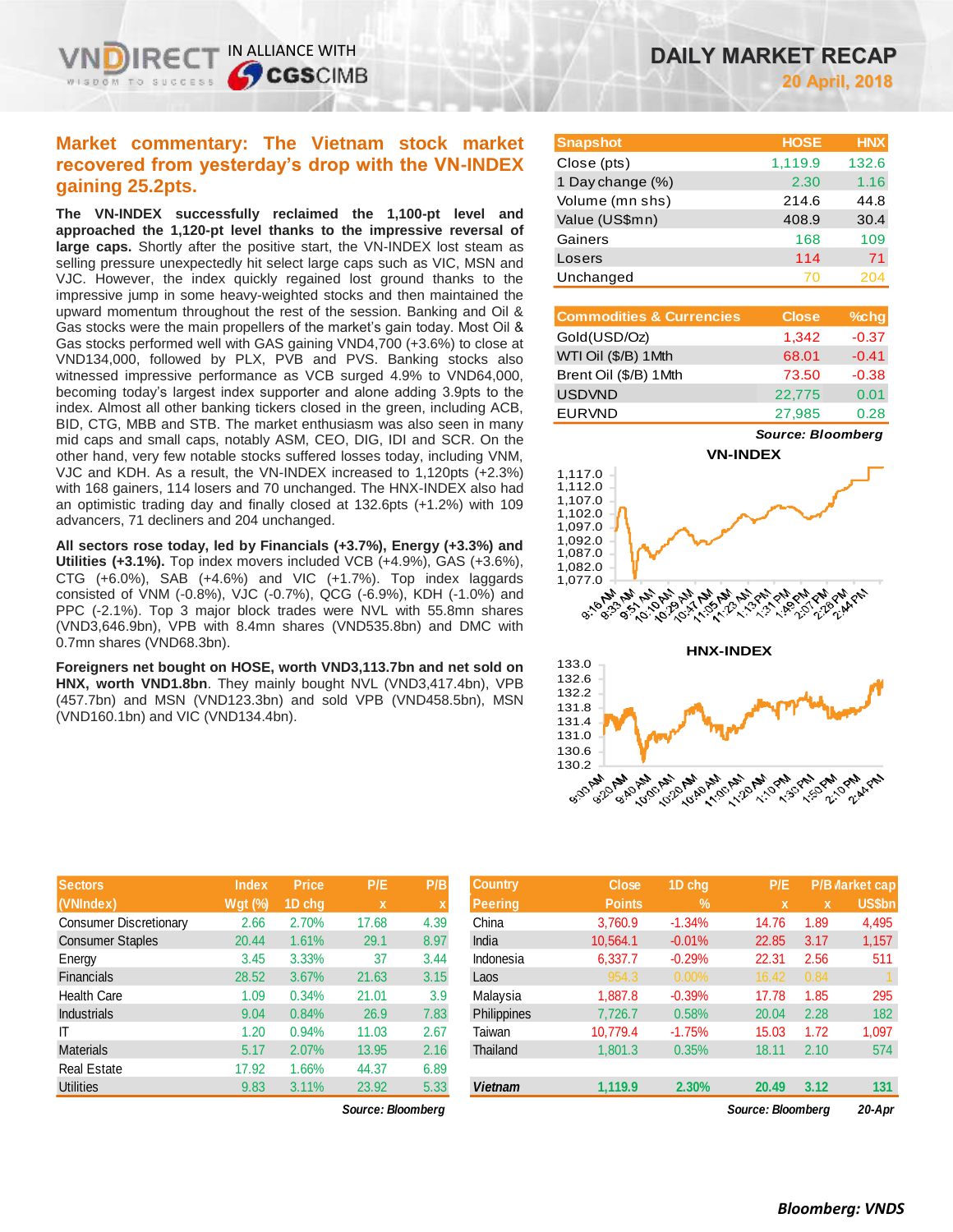### **Market News**

**Oil is poised for a second weekly gain as investors await decisions from a key OPEC meeting** that could direct the course of prices while the group closes in on its target of clearing a global glut. Futures in New York were little changed after climbing above US\$68 a barrel this week for the first time since 2014. The results from the OPEC-led output cuts have been "impressive," and the group will continue to cooperate in 2019, Saudi Oil Minister Khalid Al-Falih said at the opening of the ministerial meeting in Jeddah, Saudi Arabia, on Friday. OPEC and its allies need to see the market remain stable for at least several months before any changes to the output curb deal, Russia's Energy Minister Alexander Novak said. Crude's recent rally has been buoyed by fears over supply security in the energy-rich Middle Eastern region as geopolitical tensions continue to simmer. Now, about 16 months into the historic OPEC-led production cuts, the group is succeeding in shrinking bloated global inventories while being threatened by rising U.S. shale production sparked by higher prices. With a further advance in prices bringing global benchmark crude to within reach of US\$80 a barrel, investors are looking for signals from this week's meeting on whether the OPEC and its allies are satisfied with current prices and are willing to prolong their production cuts. *(Bloomberg)*

**The high agricultural production growth rate in 1Q2018 has prompted the government to set a target of exporting US\$40bn worth of farm produce this year**. However, natural calamities and overproduction could upset the plan. According to the Ministry of Agriculture, the agriculture – forestry – fisheries sector grew by 4.05% in 1Q2018, recording a 13-year high. Export turnover also increased sharply by 9.6% YoY to US\$8.7bn. Cultivation, with a sharp growth rate of 5.16%, made a great contribution to the strong rise of the sector. Analysts commented that rice farming 'woke up' in 2017 and jumped in 1Q2018 with total rice output reaching 11.2mn, an increase of 570,000 tons over the same period last year. The rice export price is on the rise thanks to an improvement in quality. It is expected that Vietnam will export 6.5mn tons of rice this year. Another 'rising star' is vegetable and fruit sector, with export turnover reaching US\$930mn in 1Q (+33% YoY). Meanwhile, an analyst expressed his concern about the oversupply of some kinds of farm produce. This occurs regularly when farm produce price drops dramatically in peak season, bringing big losses to farmers. Social organizations have to call on people to buy farm produce to help ease farmers' losses. According to Nguyen Anh Duong from the Central Institute of Economic Management, every two years of low GDP growth rates is followed by one year of high GDP growth rate. And the average growth rate of three consecutive years is stable, with no sharp rise or fall. *(En.vietnamnet.vn)*

**Vietnam's cement industry saw strong export growth in the first quarter of this year** as many Chinese cement factories shut down due to pollution and power shortages, cited Nguyen Quang Cung, Vice Chairman of the Vietnam Building Material Association, at a press conference in Da Nang on April 17. According to Cung, cement production in Vietnam increased by 18% YoY in 1Q2018, marking the first time it reached such a high growth compared to last year's annual increase of some 10%. Meanwhile, cement exports in 1Q2018 rose 68% over the same period last year. The strong growth was due to the policy change of the Chinese government towards cement production, Cung said. China must close a series of cement plants from November 2017 to March 2018 because of environmental pollution and a shortage of electricity (which cement production consumes a large amount) during the winter. China is likely to extend the closure of its cement plants, not only in Beijing but also in many other cities. This means China's cement and clinker production will drop further, Cung said. This situation will affect the development of the cement industry in Vietnam. However, the construction materials industry in Vietnam has to review its production to avoid facing a similar situation as China. *(En.vietnamnet.vn)*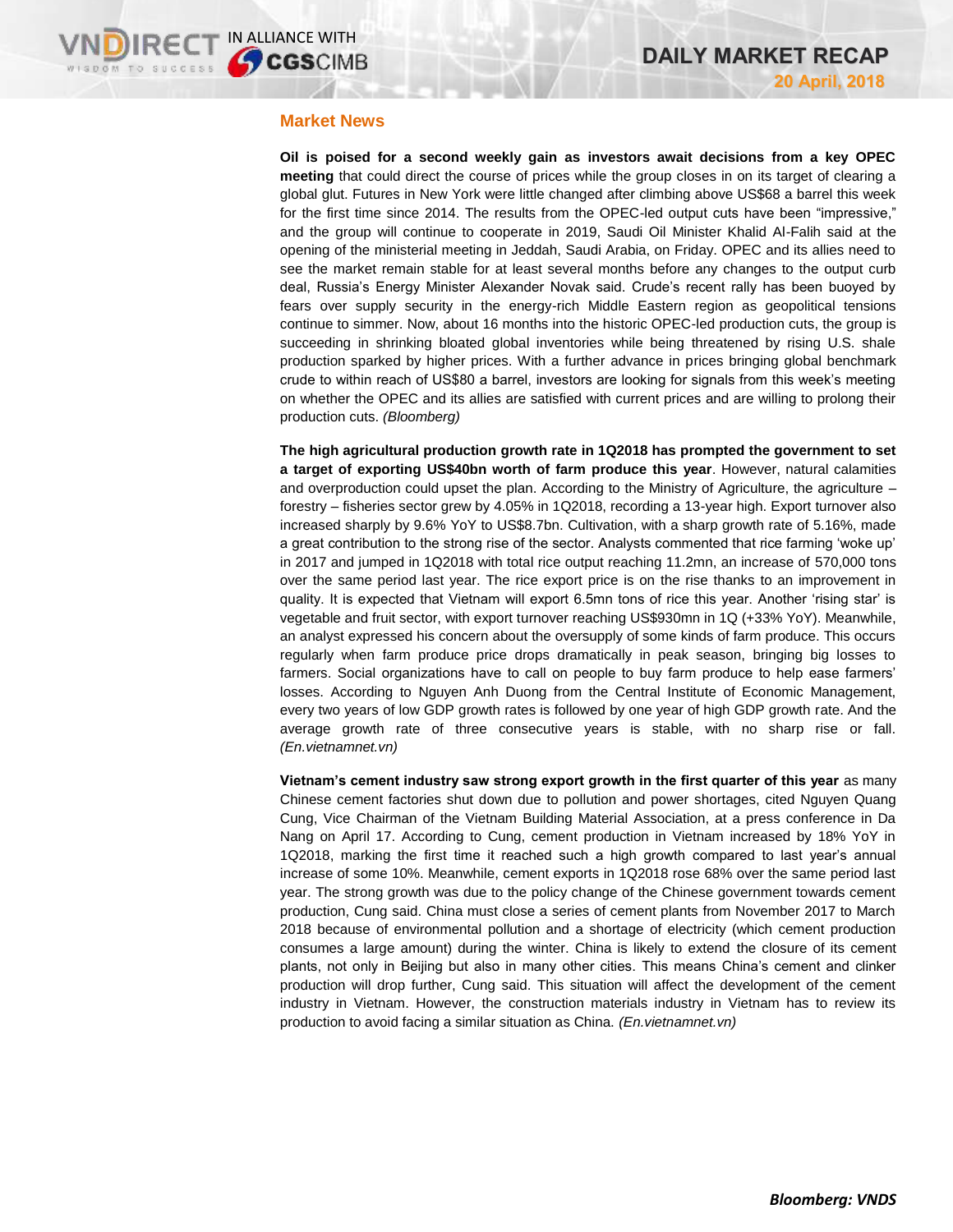# **Coverage Universe Update**

### **Quang Ngai Sugar JSC (QNS VN) - Update - ADD (Upside +27.4%)**

**QNS reported its 2017 business results recently. The highlights were: 1) modest growth in soymilk sales and 2) margin contraction on sugar sales. We lower our target price by 13.7% to reflect the heavy impact of the fall in the sugar price on QNS's sugar segment performance. We, however, maintain our ADD rating as the stock is trading at a deep discount to the market.**

**The soymilk segment generated VND3,885bn in net sales (+5.5% YoY) in FY2017, below management's annual growth target of 10%, due to intense competition from foreign brands.** QNS expects further growth in the domestic soy milk market and has consequently set targets to boost soy milk sales volume at a 10.0% AAGR during 2018-2020. Thanks to continued market growth and the company's plans to launch new products, we project that its soymilk revenue will reach VND4,115bn (+5.9% YoY) this year on the back of 7.0% volume growth and a 1.0% decrease in its ASP.

**Sugar segment sales up 27.4% YoY to VND1,867bn, but gross margin contracted to just 3.3% (vs. 21.5% in FY2016) due to the 24% plunge in the sugar price during the year.** The sugar selling price is not likely to recover soon, especially given import tariffs reductions from 2018 according to the ASEAN Trade in Goods Agreement (ATIGA). However, QNS should start to benefit from lower sugarcane prices. In 2018, we forecast that QNS will generate VND2,433bn in sugar revenue (+30.3% YoY) with a gross profit of VND57bn (-6.7% YoY). Despite the expected 20% fall in sugarcane purchase prices of around 20%, QNS' sugar gross margin will contract further to 2.3%.

**We haircut our target price to VND65,600/share as the sugar segment is still under pressure, but we maintain our ADD rating.** The company is currently trading at a TTM P/E of just 10.3x, a 70.1% discount to consumer peers and a 22.6% discount to sugar peers. QNS is now placing greater emphasis on its soymilk business and the consumer segment contributed a sizeable 76.3% to gross profit in 2017. Over time, QNS should trade closer in line with consumer stocks as sugar production contribution shrinks.

*Read the full report: [HERE](https://static-02.vndirect.com.vn/uploads/prod/QNS_Update_20180420_.pdf)*

## **Notable Corporate Events**

**Airports Corporation Of Viet Nam (ACV VN) - 2018 business plan:** ACV set 2018 business targets of VND16,029bn (+7% YoY) in revenue and VND5,665bn (+9% YoY) in EBT, according to ACV's 2017 annual report. The company also plans to pay 2018 dividend at the ratio of 9%/par value, not stated in cash or stock. *(Bloomberg)*

*<to be continued>*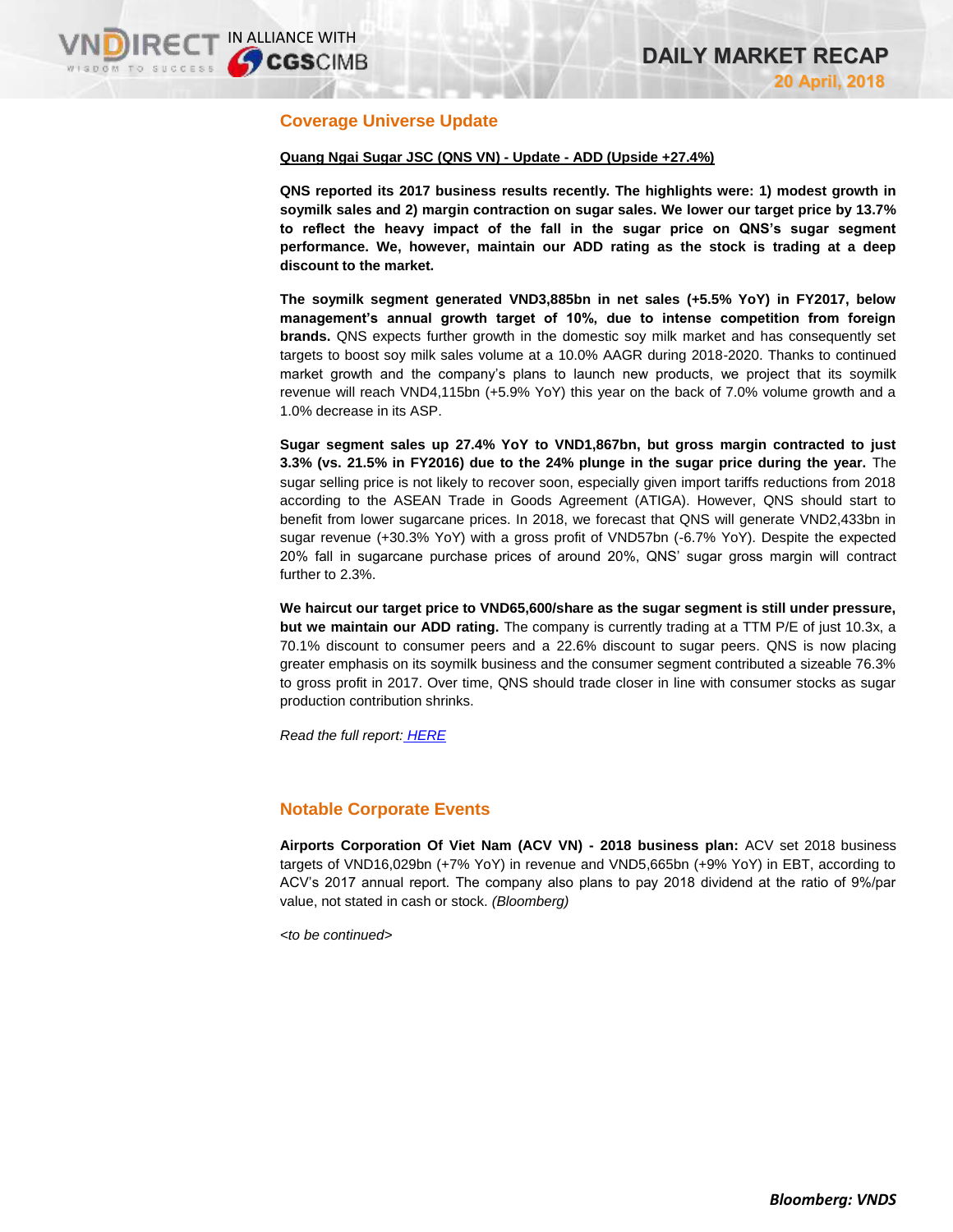## **IRECT IN ALLIANCE WITH** VND WISDOM TO SUCCESS

# **DAILY MARKET RECAP 20 April, 2018**

## **COVERAGE SUMMARY**

| Ticker          | <b>Close</b><br>price | <b>Adjusted</b><br>target<br>price | <b>Upside</b> | <b>Recom-</b><br>endation | <b>Investment thesis summary/Update</b>                                                                                                                                                                                                                                                                                                                                                                                                                                                                                   | <b>Latest</b><br>report |
|-----------------|-----------------------|------------------------------------|---------------|---------------------------|---------------------------------------------------------------------------------------------------------------------------------------------------------------------------------------------------------------------------------------------------------------------------------------------------------------------------------------------------------------------------------------------------------------------------------------------------------------------------------------------------------------------------|-------------------------|
| PC <sub>1</sub> | 33,400                | 42,100                             | 26.0%         | <b>ADD</b>                | Positive outlook for 2018 with surge in revenue thanks to: (1) New<br>contribution from My Dinh Plaza II and (2) commissioning of two new<br>hydropower plants in Q4, 2017.                                                                                                                                                                                                                                                                                                                                               | Link                    |
| <b>LPB</b>      | 16,200                | 19,600                             | 21.0%         | ADD                       | 1. Unique distribution advantage with more than 1000 PTOs across<br>country. Will be able to maintain strong credit growth thanks to good capital<br>buffer (CAR ~13%) and strong liquidity (LDR ~80%).<br>2. FY18 YE P/B cheap relative to peers.                                                                                                                                                                                                                                                                        | Link                    |
| <b>TDH</b>      | 16,200                | 15,900                             | $-1.9%$       | <b>HOLD</b>               |                                                                                                                                                                                                                                                                                                                                                                                                                                                                                                                           |                         |
| <b>DCM</b>      | 12,450                | 16,200                             | 30.1%         | ADD                       | 1. Recovery in ASP (+6% in 2017 from low level in '16) and volume (+9% in<br>2017, supported by exporting activities), driven by recovery in agriculture<br>sector and global urea price cycle.<br>2. Gas price subsidy from PVN until the end of 2018 (guaranteeing ROE at<br>minimum 12%), preferential income tax rate of 5%<br>3. Possible change in VAT policy could reduce COGS and improve margins<br>by $2-3\%$ pts.<br>4. PVN plans to divest 24.6% stake by 2018 which will add to free-float.                  |                         |
| <b>VJC</b>      | 195,700               | 183,400                            | $-6.3%$       | <b>HOLD</b>               | 1. VJC maintained strong Q3 transport and ancillary revenue growth of<br>34.4% YoY to touch VND6.185bn.<br>2. Delays in aircraft deliveries proved management's operational mettle,<br>pushing operational efficiency to new heights.<br>3. 2018 core net profit could touch VND6,574bn (+92.4% YoY)                                                                                                                                                                                                                      | Link                    |
| <b>NLG</b>      | 40,600                | 31,850                             | $-21.6%$      | <b>REDUCE</b>             | 1. NLG is well aligned with the new property market orientation. NLG<br>focuses on durable-demand products (affordable and social apartments<br>and landed properties).<br>2. FY2017 net revenue is forecasted at VND3,454 billion (+36.3% yoy) and<br>NPATMI at VND544 billion (+58% yoy). For 2018, revaluation of Hoang<br>Nam project will secure strong EAT growth. However, the share price is<br>reasonable this year.<br>3. Upside for the stock will come in 2018 as major projects are going to be<br>executed. | <u>Link</u>             |
| <b>IMP</b>      | 63,000                | 70,600                             | 12.1%         | <b>HOLD</b>               |                                                                                                                                                                                                                                                                                                                                                                                                                                                                                                                           | Link                    |
| <b>PNJ</b>      | 172,400               | 143,700                            | $-16.6%$      | <b>REDUCE</b>             | 1. Largest jewelry retailer with rapid retail footprint expansion<br>2. Robust SSSG in 2017 (25%) and target SSSG FY18 of 12%.<br>3. FY18 EAT is forecasted to grow by 55%                                                                                                                                                                                                                                                                                                                                                | <b>Link</b>             |
| <b>ACV</b>      | 91,700                | 106,000                            | 15.6%         | <b>ADD</b>                | 1. Passenger throughput could grow at more than 15% in the next few<br>years<br>2. Domestic passenger fees will increase by 22.7% yoy in 2018, FY18 EAT<br>to touch VND5,072b (+46.5%)<br>3. 2018 EV/EBITDA 11.9x, below peers average of 15x                                                                                                                                                                                                                                                                             | Link                    |
| BFC             | 32,450                | 43,338                             | 33.6%         | ADD                       | 1. Leading NPK producer in terms of capacity (current 925k tons, could add<br>200k tons more in the North) and market share (15-16%)<br>2. Long-term growth from expansion strategy to Northern Vietnam<br>(+20%/year in volumes) and overseas market (Cambodia)<br>1. Conservative forecast on FY2018 output.<br>2. Higher corporate tax obligation implies a 16-17% haircut to our 2017 and                                                                                                                             |                         |
| <b>DRI</b>      | 9,700                 | 17,700                             | 82.5%         | ADD                       | 2018 earnings forecast.<br>3. Slow earnings growth in 2018 but stronger growth expected in 2019<br>4. We reduce our target price by 17% to VND17,700/share mainly due to<br>the expected increase in the future tax burden.                                                                                                                                                                                                                                                                                               | <b>Link</b>             |
| <b>DPM</b>      | 20,100                | 23,000                             | 14.4%         | <b>HOLD</b>               | 1. Gross margin fluctuates following movement in oil prices, 1H17<br>performance hurt by the sharp increase in oil/gas input price<br>2. NH3-NPK expansion projects will contribute to revenue and profit starting<br>from 2018 (expected VND1.2-2trl in revenue and VND150-300bn in profit)<br>3. DPM would benefit the most in case a change in VAT policy is approved<br>(gross margin $+3-4%$ pts.)<br>4. PVN plans to divest 8.6% stake by 2018                                                                      | <u>Link</u>             |
| <b>NVL</b>      | 69,800                | 69,500                             | $-0.4%$       | <b>HOLD</b>               |                                                                                                                                                                                                                                                                                                                                                                                                                                                                                                                           | Link                    |
| QNS             | 51,500                | 65,600                             | 27.4%         | ADD                       | 1. Sugarcane prices should temper this year, cushioning some of the<br>impact of falling refined sugar prices.<br>2. Soymilk segment expected to regain momentum in 2018.<br>3. We haircut our target price as the sugar segment is still under pressure,<br>but we maintain our ADD rating.                                                                                                                                                                                                                              | <b>Link</b>             |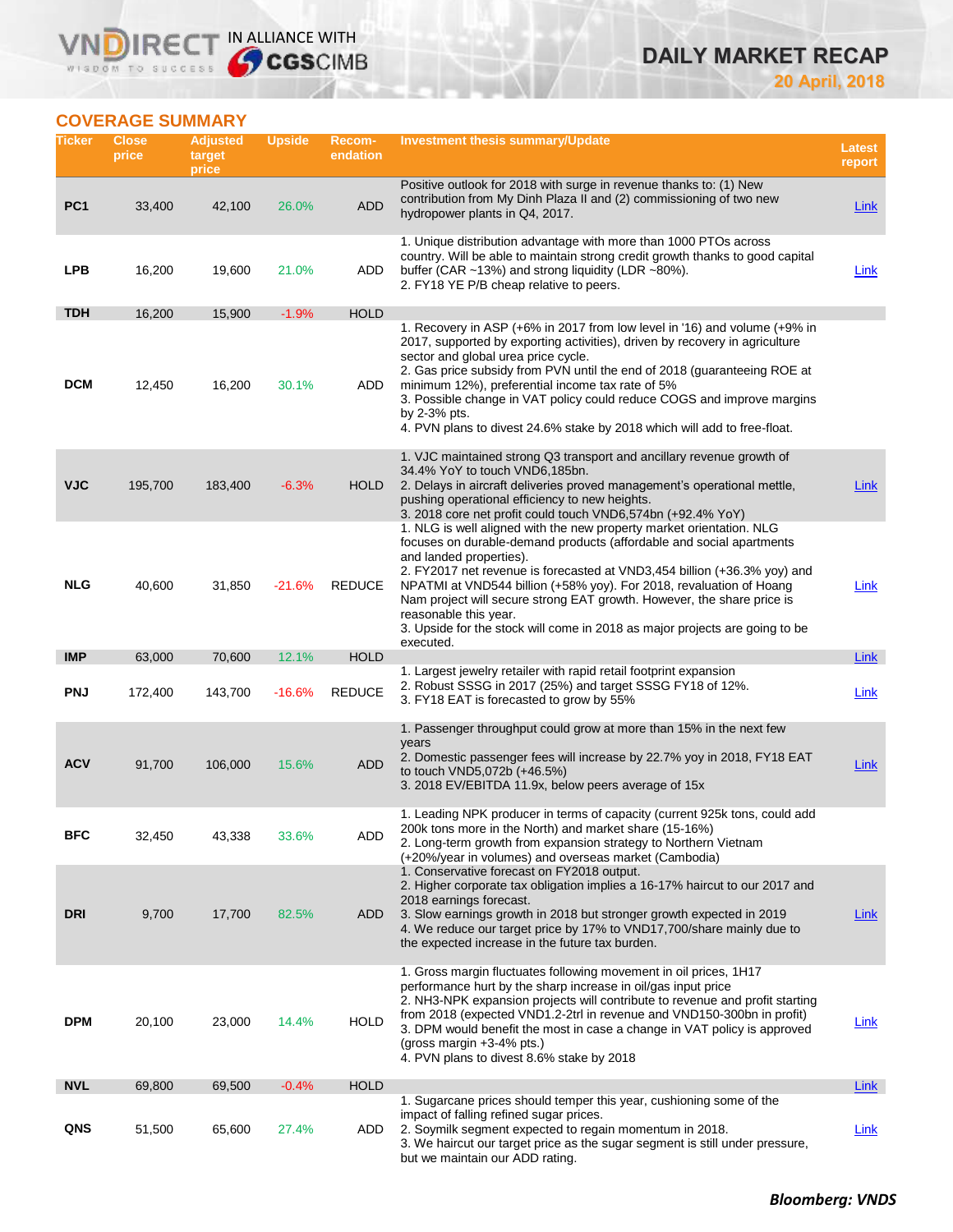# **DAILY MARKET RECAP**

**20 April, 2018**

| Ticker                   | <b>Close</b><br>price | <b>Adjusted</b><br>target<br>price | Upside            | Recom-<br>endation          | <b>Investment thesis summary/Update</b>                                                                                                                                                                                                                                                                                                                                                                                                                                                                                                                                                                                                           | <b>Latest</b><br>report |
|--------------------------|-----------------------|------------------------------------|-------------------|-----------------------------|---------------------------------------------------------------------------------------------------------------------------------------------------------------------------------------------------------------------------------------------------------------------------------------------------------------------------------------------------------------------------------------------------------------------------------------------------------------------------------------------------------------------------------------------------------------------------------------------------------------------------------------------------|-------------------------|
| <b>SBV</b>               | 30,900                | 40,900                             | 32.4%             | <b>ADD</b>                  | 1. The new factory launch will be behind schedule.<br>2. We revise up our DCF-based target price by 5% to VND44,100                                                                                                                                                                                                                                                                                                                                                                                                                                                                                                                               | Link                    |
| <b>CTG</b>               | 33,500                | 20,700                             | $-38.2%$          | <b>REDUCE</b>               |                                                                                                                                                                                                                                                                                                                                                                                                                                                                                                                                                                                                                                                   |                         |
| <b>ACB</b><br><b>DPR</b> | 48,100<br>38,900      | 29,800<br>51,900                   | $-38.0%$<br>33.4% | <b>REDUCE</b><br><b>ADD</b> | 1. ASP will stay at high levels in 4Q 2017 and FY2018.<br>2. Surge in 2018 disposal earnings given spike in 9M 2017 rubber wood<br>price.<br>3. Tapping volume rise and disposals to drive FY2018 EAT growth                                                                                                                                                                                                                                                                                                                                                                                                                                      | Link                    |
| <b>LTG</b>               | 41,000                | 66,270                             | 61.6%             | ADD                         | 1. All segments apart from CPC grew in 3Q<br>2. CPC segment's 22% YoY drop in sales 3Q was an aberration.<br>3. Booming rice exports to China and Philippines should boost Agrifood<br>sales.<br>4. For 2017, we raise our net sales forecast by 7.6% but lower our net profit<br>forecast by 8.7% as a result of a 0.8bps decrease in our forecasted gross<br>margin.<br>5. For 2018, we expect a 7.1% growth in top line to touch VND8,781bn and<br>a 18.4% growth in bottom line to touch VND517bn.                                                                                                                                            | Link                    |
| <b>VCB</b>               | 64,000                | 79,500                             | 24.2%             | ADD                         | 1. VCB is a well-regarded state-owned commercial bank (SOCB) with an<br>extensive network, a critical role in Vietnam's national payment system and<br>leading card issuer.<br>2. Its strong deposit franchise and large client base would support a gradual<br>shift in loan mix to higher-yield segments such as personal lending, in our<br>view.<br>3. Its asset quality is best in class, with well-controlled NPLs and a high<br>provisioning buffer (NPL of 1.1%, loan loss reserve ratio, LLR, of 131% at<br>end-FY17).<br>4. We project an enviable net profit CAGR of 17.7% over FY18-20F, with<br>ROE improving to 20.1% by end-FY20F. | Link                    |
| <b>MBB</b>               | 32,850                | 38,600                             | 17.5%             | ADD                         | 1. MBB is looking to push fee income through bancassurance and<br>internet/mobile banking.<br>2. High loan growth to be supported by sufficient capital and funding.<br>3. MBB still trades at a discount to peers.                                                                                                                                                                                                                                                                                                                                                                                                                               | Link                    |
| <b>VSC</b>               | 35,650                | 62,300                             | 74.8%             | ADD                         | 1. 9M2017 revenue reached VND959bn (+21.9% YoY) and net profit<br>touched VND190bn (+0.4% YoY).<br>2. VSC will boost VGP capacity by a third to 800,000 TEU by 2019 through<br>the additional of a new quay crane and a back-end logistics center which is<br>75% complete at the moment.<br>3. 2018 net profit expected to soar to VND360bn (+34.8% YoY).<br>4. Valuation is attractive due to the foreign investors' sell off over the last<br>few weeks. VSC is currently trading at 12M EV/EBITDA 5.6x, well below<br>the peer average of 6.7x.                                                                                               | Link                    |
| <b>VPB</b>               | 61,200                | 68,000                             | 11.1%             | <b>HOLD</b>                 | 1. VPB delivered ROA of 1.9% and ROE of 24.8% in FY16, the highest<br>returns-on-capital among local peers and impressive even in a regional<br>context.<br>2. FY16 NIM of 7.7% was driven by a shift in loan mix towards higher<br>yielding segments, such as consumer finance, retail, household and micro-<br>SME loans.<br>3. Strong topline growth in FY14-16, complemented by an improvement in<br>operational efficiency on continued investments into technology.<br>4. We expect strong earnings growth in FY17-20F with forecasted net profit<br>CAGR of 25.6% and sustained high average ROE of 22.7%.                                 | <u>Link</u>             |
| <b>TCM</b>               | 22,400                | 30,200                             | 34.8%             | ADD                         | 1. High property value offsets the lack of foreign room.<br>2. Core segments to perform moderately well in 2018.<br>3. We expect that FY18 core-earnings to grow by a robust 45%.                                                                                                                                                                                                                                                                                                                                                                                                                                                                 | Link                    |
| <b>GMD</b>               | 28,650                | 37,500                             | 30.9%             | ADD                         | 1. Capacity constraints and tariff pressure due to continued financial<br>pressures in the global shipping industry have led to subdued topline<br>growth so far this year.<br>2. NDP will be the main growth engine for 2018 and beyond as designed<br>capacity skyrockets from 600,000 TEU pa in 2018 to 1.9mn TEU pa by<br>2022.<br>3. GMD is resuming the Gemalink deep water port project.<br>4. Valuation is more than fair as the stock trades at a TTM EV/EBITDA of<br>16.1x, a huge premium to the peer average of 6.7x                                                                                                                  | <b>Link</b>             |
| <b>HPG</b>               | 58,800                | 80,000                             | 36.1%             | ADD                         | 1. Initiate coverage with Add<br>2. Expect higher construction steel consumption by Vietnam in 2018 F<br>3. Ability to sustain and even consolidate its leading market position<br>4. Margin expansion from rising steel prices & soft raw material prices<br>5. HPG's long-steel capacity to double over the next 12 months                                                                                                                                                                                                                                                                                                                      | <b>Link</b>             |

**VNDIRECT IN ALLIANCE WITH**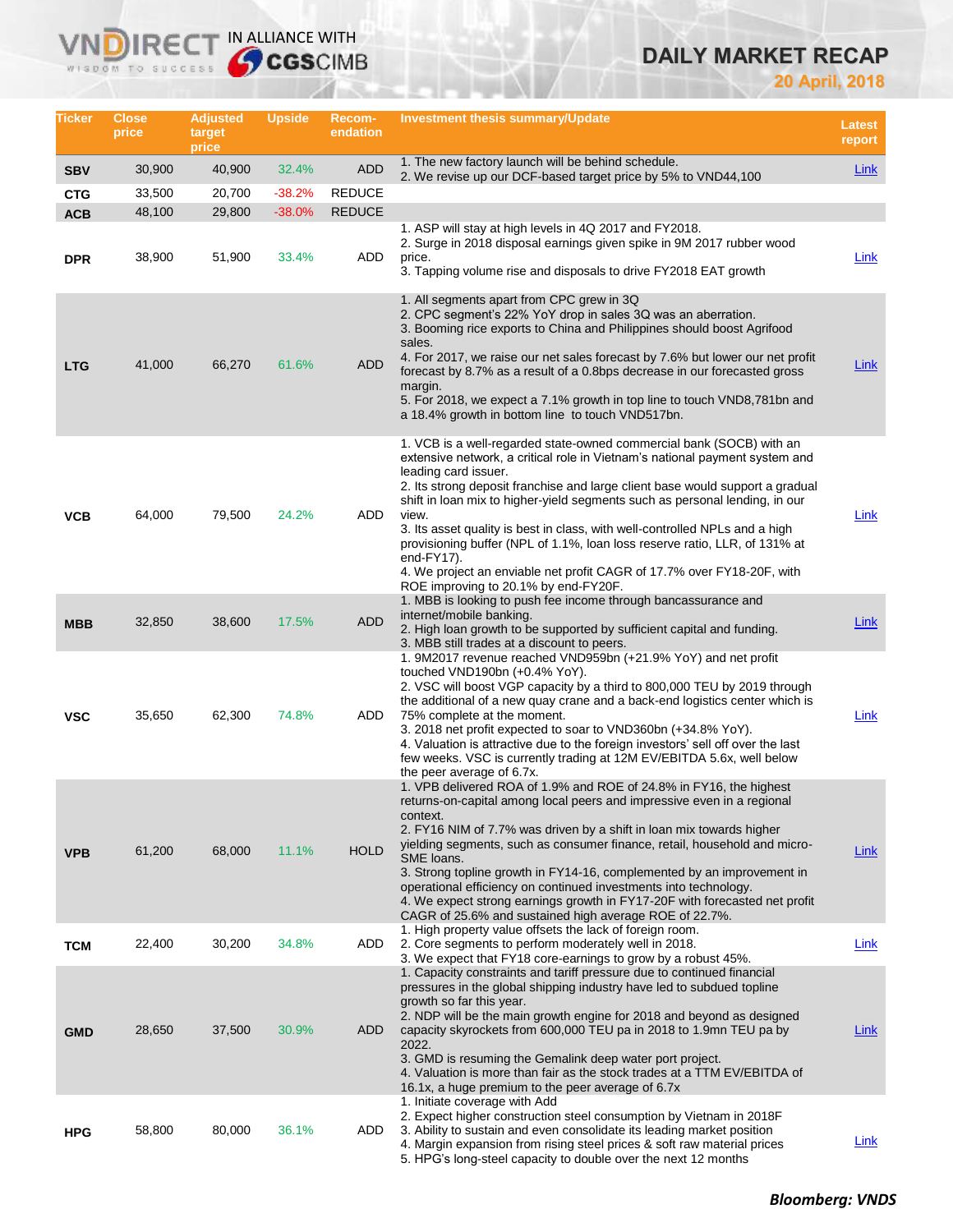## **MARKET MOVEMENTS**

| <b>HOSE</b>        |              |       |      |         |              |
|--------------------|--------------|-------|------|---------|--------------|
| <b>Top gainers</b> |              |       |      |         | <b>VND</b>   |
| <b>Ticker</b>      | Last         | Cha   | %chq | Vol.    | <b>Index</b> |
|                    | <b>Price</b> |       |      |         | impact       |
| <b>TIX</b>         | 33,700       | 2,200 | 7.0  | 10      | 0.021        |
| <b>CTD</b>         | 147,800      | 9,600 | 7.0  | 162,160 | 0.275        |
| <b>MCP</b>         | 29,300       | 1,900 | 6.9  | 2,950   | 0.010        |
| <b>LGC</b>         | 24,700       | 1,600 | 6.9  | 70,140  | 0.113        |
| <b>DIG</b>         | 23,200       | 1,500 | 6.9  | 1.67MLN | 0.131        |

**VNDIRECT IN ALLIANCE WITH** 

| <b>Top losers</b> |              |          |        |         | <b>VND</b>   |
|-------------------|--------------|----------|--------|---------|--------------|
| <b>Ticker</b>     | Last         | Cha      | %chq   | Vol.    | <b>Index</b> |
|                   | <b>Price</b> |          |        |         | impact       |
| <b>STT</b>        | 8.840        | -660     | -7.0   | 520     | $-0.002$     |
| LAF               | 9,120        | $-680$   | $-6.9$ | 6,530   | $-0.004$     |
| HOT               | 41,850       | $-3,100$ | $-6.9$ | 700     | $-0.009$     |
| QCG               | 10,850       | $-800$   | $-6.9$ | 216,480 | $-0.080$     |
| HTL               | 28,000       | $-2,000$ | -6.7   | 1,670   | $-0.009$     |

|               | <b>Top index movers</b> |       |      |         | <b>VND</b>   |
|---------------|-------------------------|-------|------|---------|--------------|
| <b>Ticker</b> | Last                    | Cha   | %chq | Vol.    | <b>Index</b> |
|               | <b>Price</b>            |       |      |         | impact       |
| <b>VCB</b>    | 64,000                  | 3,000 | 4.9  | 3.00MLN | 3.946        |
| <b>GAS</b>    | 134,000                 | 4,700 | 3.6  | 947,250 | 3.289        |
| <b>CTG</b>    | 33,500                  | 1,900 | 6.0  | 4.35MLN | 2.586        |
| <b>SAB</b>    | 222,000                 | 9,800 | 4.6  | 54,550  | 2.298        |
| <b>VIC</b>    | 123,000                 | 2,100 | 1.7  | 4.17MLN | 2.025        |

|               | <b>Top index laggers</b> |          |        |         | <b>VND</b>   |
|---------------|--------------------------|----------|--------|---------|--------------|
| <b>Ticker</b> | Last                     | Cha      | %chq   | Vol.    | <b>Index</b> |
|               | <b>Price</b>             |          |        |         | impact       |
| <b>VNM</b>    | 186,000                  | $-1,500$ | $-0.8$ | 739,700 | $-0.796$     |
| <b>VJC</b>    | 195,700                  | $-1,300$ | $-0.7$ | 862,320 | $-0.215$     |
| QCG           | 10,850                   | $-800$   | $-6.9$ | 216,480 | $-0.080$     |
| <b>KDH</b>    | 40,900                   | $-400$   | $-1.0$ | 306,360 | $-0.057$     |
| <b>PPC</b>    | 18,800                   | -400     | $-2.1$ | 232,640 | $-0.048$     |

|               | <b>Top active volume</b> |     |        |         |              |  |  |  |  |
|---------------|--------------------------|-----|--------|---------|--------------|--|--|--|--|
| <b>Ticker</b> | Last                     | Cha | %chq   | Vol.    | <b>Index</b> |  |  |  |  |
|               | <b>Price</b>             |     |        |         | impact       |  |  |  |  |
| <b>ASM</b>    | 14,650                   | 850 | 6.2    | 8.27MLN | 0.075        |  |  |  |  |
| <b>STB</b>    | 15,450                   | 450 | 3.0    | 7.86MLN | 0.310        |  |  |  |  |
| <b>FLC</b>    | 5,750                    | -30 | $-0.5$ | 6.56MLN | $-0.007$     |  |  |  |  |
| IDI           | 15,250                   | 650 | 4.5    | 5.92MLN | 0.043        |  |  |  |  |
| <b>MBB</b>    | 32,850                   | 950 | 3.0    | 5.58MLN | 0.631        |  |  |  |  |

| <b>Top gainers</b> |       |         |         | <b>VND</b>   |            |              |                    |         |            | <b>VND</b>   |
|--------------------|-------|---------|---------|--------------|------------|--------------|--------------------|---------|------------|--------------|
| Last               | Chg   | $%$ chq | Vol.    | <b>Index</b> | Ticker     | Last         | Chg                | $%$ chq | Vol.       | <b>Index</b> |
| <b>Price</b>       |       |         |         | impact       |            | <b>Price</b> |                    |         |            | impact       |
| 33.700             | 2,200 | 7.0     | 10      | 0.021        | CEO        | 17,600       | 1.600              | 10.0    | 5.20MLN    | 0.000        |
| 147,800            | 9,600 | 7.0     | 162.160 | 0.275        | <b>PCG</b> | 7,700        | 700                | 10.0    | 3.35MLN    | 0.000        |
| 29,300             | 1,900 | 6.9     | 2.950   | 0.010        | <b>SDG</b> | 35,200       | 3,200              | 10.0    | 640.100    | 0.000        |
| 24,700             | 1,600 | 6.9     | 70.140  | 0.113        | <b>VSM</b> | 14,300       | 1,300              | 10.0    | 200        | 0.000        |
| 23,200             | 1,500 | 6.9     | 1.67MLN | 0.131        | <b>NBW</b> | 16,700       | 1,500              | 9.9     | 4,400      | 0.000        |
|                    |       |         |         |              |            |              | <b>Top gainers</b> |         | <b>HNX</b> |              |

| <b>Top losers</b> |              |          |         |         | <b>VND</b> | <b>Top losers</b> |              |          |         |         | <b>VND</b>   |
|-------------------|--------------|----------|---------|---------|------------|-------------------|--------------|----------|---------|---------|--------------|
| Ticker            | Last         | Chg      | $%$ chq | Vol.    | Index      | Ticker            | Last         | Chg      | $%$ chq | Vol.    | <b>Index</b> |
|                   | <b>Price</b> |          |         |         | impact     |                   | <b>Price</b> |          |         |         | impact       |
| STT               | 8.840        | $-660$   | $-7.0$  | 520     | $-0.002$   | KHL               | 300          | $-100$   | $-25.0$ | 372.420 | 0.000        |
| LAF               | 9,120        | $-680$   | $-6.9$  | 6,530   | $-0.004$   | <b>KHB</b>        | 700          | $-100$   | $-12.5$ | 140.900 | 0.000        |
| нот               | 41,850       | $-3.100$ | $-6.9$  | 700     | $-0.009$   | CCM               | 28,800       | $-3.200$ | $-10.0$ | 14.700  | 0.000        |
| QCG               | 10,850       | $-800$   | $-6.9$  | 216,480 | $-0.080$   | <b>KSK</b>        | 900          | $-100$   | $-10.0$ | 189,600 | 0.000        |
| HTL               | 28,000       | $-2,000$ | $-6.7$  | .670    | $-0.009$   | <b>MSC</b>        | 12,600       | $-1,400$ | $-10.0$ | 200     | 0.000        |

| <b>Top index movers</b> |                      |       |         |         | <b>VND</b>      | <b>Top index movers</b> |                      |       |         |              |                        |
|-------------------------|----------------------|-------|---------|---------|-----------------|-------------------------|----------------------|-------|---------|--------------|------------------------|
| Ticker                  | Last<br><b>Price</b> | Chg   | $%$ chq | Vol.    | Index<br>impact | Ticker                  | Last<br><b>Price</b> | Chg   | $%$ chq | Vol.         | <b>Index</b><br>impact |
| <b>VCB</b>              | 64.000               | 3.000 | 4.9     | 3.00MLN | 3.946           | ACB                     | 48.100               | 400   | 0.8     | 5.55MLN      | 0.335                  |
| <b>GAS</b>              | 134.000              | 4,700 | 3.6     | 947.250 | 3.289           | <b>SHB</b>              | 12,800               | 200   |         | 1.6 10.84MLN | 0.222                  |
| CTG                     | 33.500               | 1.900 | 6.0     | 4.35MLN | 2.586           | CEO                     | 17.600               | 1.600 | 10.0    | 5.20MLN      | 0.161                  |
| <b>SAB</b>              | 222,000              | 9,800 | 4.6     | 54.550  | 2.298           | <b>VGC</b>              | 23,700               | 1,000 | 4.4     | 1.48MLN      | 0.116                  |
| VIC                     | 123,000              | 2,100 | 1.7     | 4.17MLN | 2.025           | VPI                     | 42,700               | 1,200 | 2.9     | 236.530      | 0.094                  |

|            | <b>Top index laggers</b> |          |        |         | <b>VND</b> | Top index laggers |              |          |         |           |              |
|------------|--------------------------|----------|--------|---------|------------|-------------------|--------------|----------|---------|-----------|--------------|
| Ticker     | Last                     | Chg      | %chq   | Vol.    | Index      | Ticker            | Last         | Chg      | $%$ chq | Vol.      | <b>Index</b> |
|            | <b>Price</b>             |          |        |         | impact     |                   | <b>Price</b> |          |         |           | impact       |
| <b>VNM</b> | 186,000                  | $-1,500$ | $-0.8$ | 739.700 | $-0.796$   | VC3               | 19.000       | $-1.100$ | -5.5    | $.10$ MLN | $-0.029$     |
| <b>VJC</b> | 195.700                  | $-1,300$ | $-0.7$ | 862,320 | $-0.215$   | <b>DBC</b>        | 20,700       | $-400$   | $-1.9$  | 46,800    | $-0.023$     |
| QCG        | 10.850                   | $-800$   | -6.9   | 216,480 | $-0.080$   | <b>PVI</b>        | 38,200       | $-600$   | -1.6    | 581.334   | $-0.023$     |
| KDH        | 40.900                   | $-400$   | $-1.0$ | 306.360 | $-0.057$   | <b>MSC</b>        | 12,600       | $-1.400$ | $-10.0$ | 200       | $-0.019$     |
| <b>PPC</b> | 18,800                   | $-400$   | $-2.1$ | 232.640 | $-0.048$   | <b>PLC</b>        | 20,500       | $-500$   | -2.4    | 12.710    | $-0.011$     |

| <b>VND</b>                                                       |
|------------------------------------------------------------------|
| <b>Index</b>                                                     |
| impact                                                           |
| 0.000                                                            |
| 0.000                                                            |
| 0.000                                                            |
| 0.000                                                            |
| 0.000                                                            |
| Vol.<br>1.6 10.84MLN<br>5.55MLN<br>5.20MLN<br>3.86MLN<br>3.35MLN |

*20-Apr Source: Bloomberg*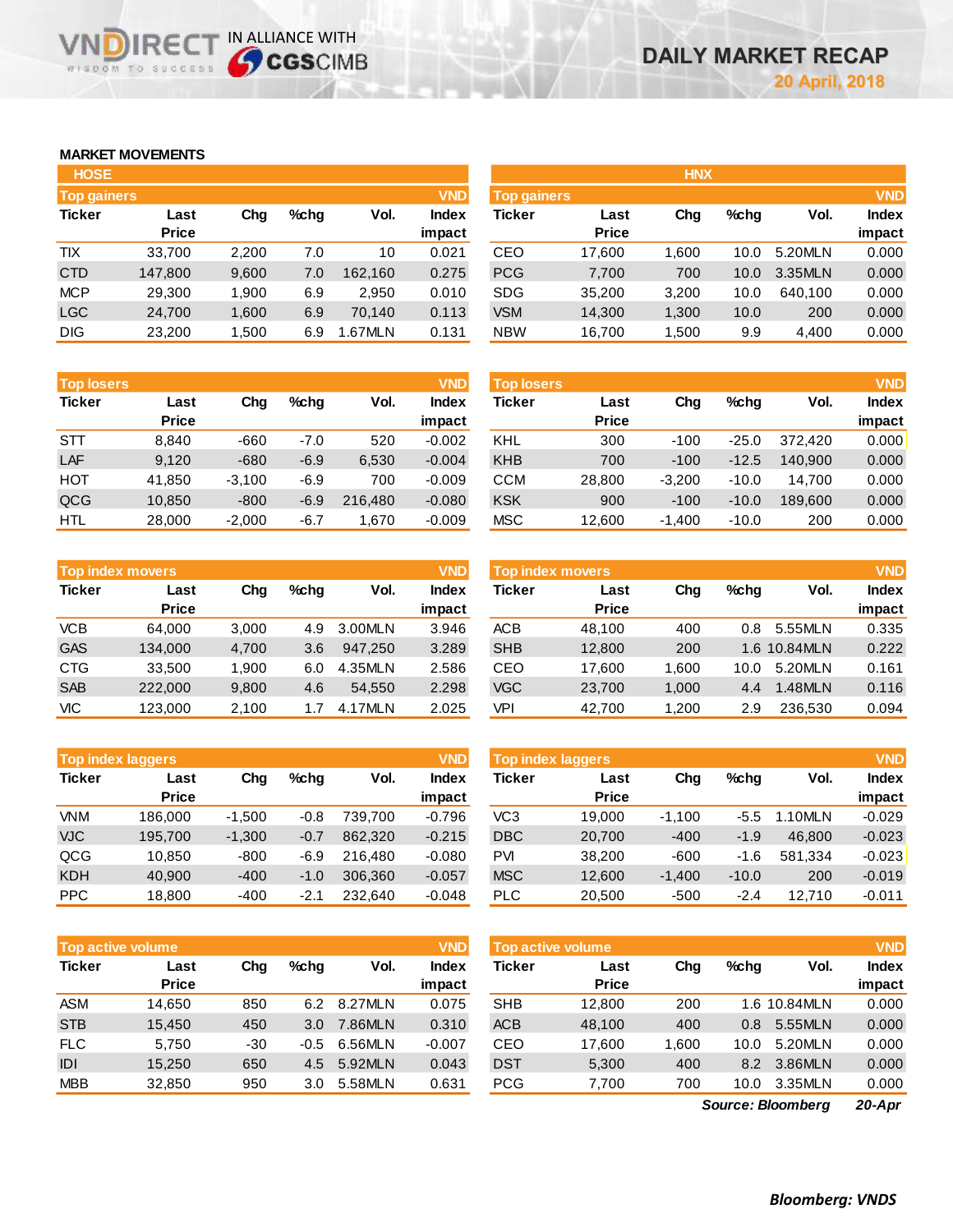## **FOREIGN ACTIVITIES**

| Volume (Mn'shs)       | <b>HOSE</b> | d/d    | <b>HNX</b> | d/d      | Value (VND'bn)        | <b>HOSE</b> | d/d    | <b>HNX</b> | d/d       |
|-----------------------|-------------|--------|------------|----------|-----------------------|-------------|--------|------------|-----------|
| <b>BUY</b>            | 72.7        | 331.6% | 1.6        | -43.7%   | <b>BUY</b>            | 4.653.5     | 413.9% | 23.8       | -40.0%    |
| % of market           | 34.2%       |        | 3.6%       |          | % of market           | 50.4%       |        | 3.4%       |           |
| <b>SELL</b>           | 24.7        | 22.5%  | 1.5        | $-41.2%$ | <b>SELL</b>           | 1.539.8     | 18.5%  | 25.6       | $-38.0\%$ |
| % of market           | 11.6%       |        | 3.4%       |          | % of market           | 16.7%       |        | 3.7%       |           |
| <b>NET BUY (SELL)</b> | 48.01       |        | 0.1        |          | <b>NET BUY (SELL)</b> | 3,113.7     |        | (1.8)      |           |

*Source: HSX, HNX*



# **Foreign net buy/sell (30 days) in VND'bn**

| <b>2018 ACCUMULATION</b>                         |             |           |        |               |                       |          |                       |         |               |
|--------------------------------------------------|-------------|-----------|--------|---------------|-----------------------|----------|-----------------------|---------|---------------|
| <b>Volume (MIn'shs)</b>                          | <b>HOSE</b> | % of 2017 |        | HNX % of 2017 | Value (VND'bn)        |          | <b>HOSE % of 2017</b> |         | HNX % of 2017 |
| <b>BUY</b>                                       | 1.731.5     | 48.8%     | 167.7  | 41.9%         | <b>BUY</b>            | 91.922.4 | 54.4%                 | 3.645.4 | 43.8%         |
| % of market                                      | 9.7%        |           | 3.3%   |               | % of market           | 17.2%    |                       | 2.2%    |               |
| <b>SELL</b>                                      | 1.480.9     | 45.5%     | 179.6  | 44.1%         | <b>SELL</b>           | 79.829.0 | 55.2%                 | 3.971.4 | 46.1%         |
| % of market                                      | 8.3%        |           | 3.5%   |               | % of market           | 14.9%    |                       | 2.4%    |               |
| <b>NET BUY (SELL)</b><br><b>Source: HSX, HNX</b> | 250.6       |           | (11.9) |               | <b>NET BUY (SELL)</b> | 12,093   |                       | (326.0) |               |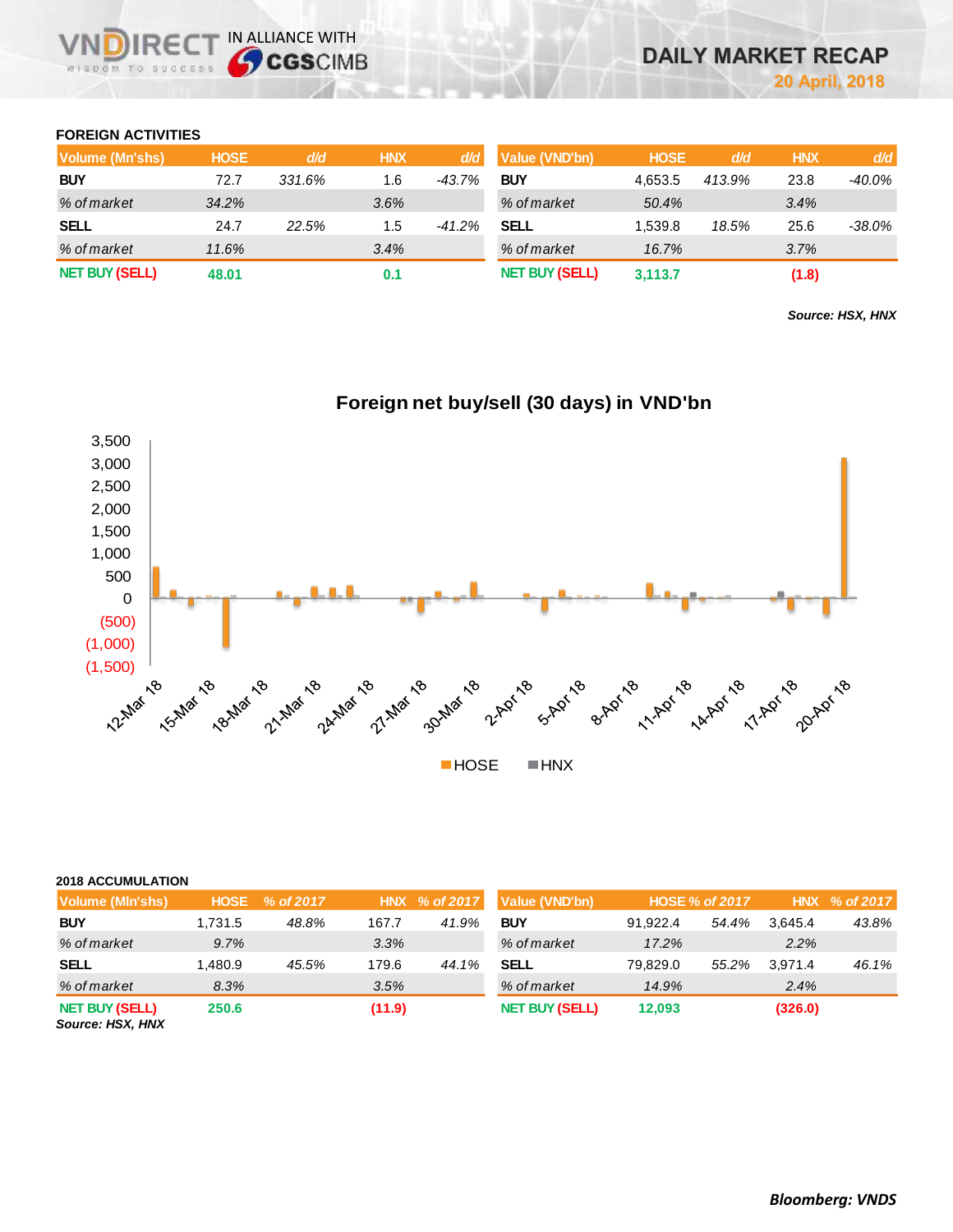## **FOREIGN ACTIVITIES**

WISDOM TO SUCCESS

**VNDIRECT IN ALLIANCE WITH** 

|               |                               | <b>HOSE</b> |         |         |                 | <b>HNX</b>    |                               |       |       |       |                        |
|---------------|-------------------------------|-------------|---------|---------|-----------------|---------------|-------------------------------|-------|-------|-------|------------------------|
|               | Top buy by foreigners (value) |             |         |         | <b>VND'bn</b>   |               | Top buy by foreigners (value) |       |       |       | <b>VND'bn</b>          |
| <b>Ticker</b> | Last<br><b>Price</b>          | Chg         | %chg    | Value   | Index<br>impact | <b>Ticker</b> | Last<br><b>Price</b>          | Chg   | %chg  | Value | <b>Index</b><br>impact |
| <b>NVL</b>    | 69,800                        | 0           | 0.00    | 3.417.4 | 0.000           | <b>SHB</b>    | 12,800                        | 200   | . 59  | 10.8  | 0.000                  |
| <b>VPB</b>    | 61,200                        | 400         | 0.66    | 457.7   | 0.219           | <b>SHS</b>    | 21,900                        | 1,000 | 4.78  | 2.6   | 0.000                  |
| <b>MSN</b>    | 96,200                        | 3,200       | 3.44    | 123.3   | 1.354           | <b>PCG</b>    | 7,700                         | 700   | 10.00 | 2.6   | 0.000                  |
| <b>VNM</b>    | 186,000                       | $-1,500$    | $-0.80$ | 80.3    | $-0.796$        | CEO           | 17,600                        | 1,600 | 10.00 | 2.0   | 0.000                  |
| <b>DMC</b>    | 103,500                       | 2,500       | 2.48    | 69.4    | 0.032           | <b>VMC</b>    | 52,500                        | 1,000 | 1.94  | 1.5   | 0.000                  |

|            | <b>VND'bn</b><br>Top sell by foreigners (value) |          |         |       |                 |            | Top sell by foreigners (value) |       |       |       |                        |
|------------|-------------------------------------------------|----------|---------|-------|-----------------|------------|--------------------------------|-------|-------|-------|------------------------|
| Ticker     | Last<br><b>Price</b>                            | Chg      | $%$ chg | Value | Index<br>impact | Ticker     | Last<br><b>Price</b>           | Chg   | %chg  | Value | <b>Index</b><br>impact |
| <b>VPB</b> | 61,200                                          | 400      | 0.66    | 458.5 | 0.219           | CEO        | 17.600                         | .600  | 10.00 | 12.2  | 0.000                  |
| <b>MSN</b> | 96,200                                          | 3,200    | 3.44    | 160.1 | 1.354           | <b>VGC</b> | 23,700                         | 1,000 | 4.41  | 5.0   | 0.000                  |
| VIC        | 123.000                                         | 2.100    | 1.74    | 134.4 | 2.025           | <b>DNP</b> | 18,500                         | 500   | 2.78  | 2.3   | 0.000                  |
| <b>VNM</b> | 186,000                                         | $-1,500$ | $-0.80$ | 107.3 | $-0.796$        | <b>PVS</b> | 21,600                         | 200   | 0.93  | 1.5   | 0.000                  |
| VJC        | 195.700                                         | $-1.300$ | $-0.66$ | 93.5  | $-0.215$        | <b>WCS</b> | 150.500                        | 400   | 0.27  | 0.8   | 0.000                  |

|               | Top net buy by foreigners (value) |       |      |         | <b>VND'bn</b>   | Top net buy by foreigners (value) |                      |       |       |       |                        |
|---------------|-----------------------------------|-------|------|---------|-----------------|-----------------------------------|----------------------|-------|-------|-------|------------------------|
| <b>Ticker</b> | Last<br><b>Price</b>              | Chg   | %chg | Value   | Index<br>impact | <b>Ticker</b>                     | Last<br><b>Price</b> | Chg   | %chg  | Value | <b>Index</b><br>impact |
| <b>NVL</b>    | 69.800                            | 0     | 0.00 | 3.391.3 | 0.000           | <b>SHB</b>                        | 12.800               | 200   | .59   | 10.2  | 0.000                  |
| <b>HPG</b>    | 58,800                            | 1,800 | 3.16 | 27.5    | 0.998           | <b>PCG</b>                        | 7,700                | 700   | 10.00 | 2.6   | 0.000                  |
| <b>HDB</b>    | 50.100                            | 900   | 1.83 | 18.9    | 0.323           | <b>SHS</b>                        | 21,900               | 1.000 | 4.78  | 2.2   | 0.000                  |
| <b>DXG</b>    | 37,000                            | 1,500 | 4.23 | 17.3    | 0.166           | <b>VMC</b>                        | 52,500               | 1.000 | 1.94  | 1.5   | 0.000                  |
| <b>VHC</b>    | 77,800                            | 0     | 0.00 | 17.2    | 0.000           | DP3                               | 75.000               | 5.100 | 7.30  | 0.9   | 0.000                  |

|               | Top net sell by foreigners (value) |          |         |         | <b>VND'bn</b>          | Top net sell by foreigners (value) |                      |        |         |          | <b>VND'bn</b>          |  |  |
|---------------|------------------------------------|----------|---------|---------|------------------------|------------------------------------|----------------------|--------|---------|----------|------------------------|--|--|
| <b>Ticker</b> | Last<br><b>Price</b>               | Chg      | $%$ chg | Value   | <b>Index</b><br>impact | <b>Ticker</b>                      | Last<br><b>Price</b> | Chg    | %chg    | Value    | <b>Index</b><br>impact |  |  |
| <b>VJC</b>    | 195.700                            | $-1,300$ | $-0.66$ | $-89.8$ | $-0.215$               | CEO                                | 17.600               | 1.600  | 10.00   | $-10.21$ | 0.000                  |  |  |
| <b>VIC</b>    | 123,000                            | 2,100    | 1.74    | $-80.9$ | 2.025                  | <b>VGC</b>                         | 23,700               | 1,000  | 4.41    | $-4.17$  | 0.000                  |  |  |
| <b>MSN</b>    | 96.200                             | 3.200    | 3.44    | $-36.8$ | 1.354                  | <b>DNP</b>                         | 18.500               | 500    | 2.78    | $-2.28$  | 0.000                  |  |  |
| <b>VNM</b>    | 186,000                            | $-1,500$ | $-0.80$ | $-27.0$ | $-0.796$               | <b>PVS</b>                         | 21,600               | 200    | 0.93    | $-1.54$  | 0.000                  |  |  |
| <b>VCB</b>    | 64.000                             | 3.000    | 4.92    | $-24.4$ | 3.946                  | <b>BCC</b>                         | 6.800                | $-100$ | $-1.45$ | $-0.48$  | 0.000                  |  |  |

*20-Apr-18*

*Source: Bloomberg, HOSE, HNX*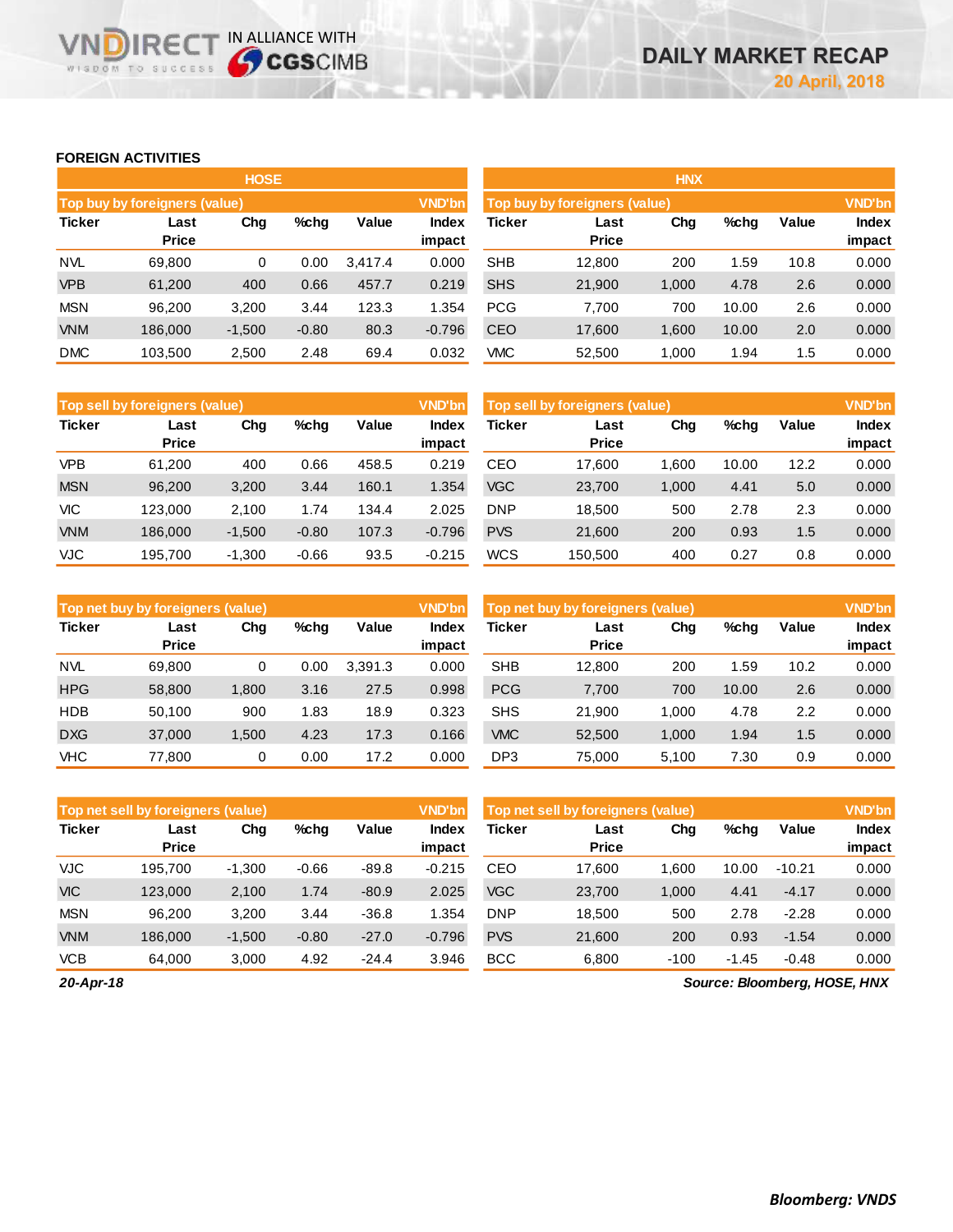# **DAILY MARKET RECAP**

**April, 2018**

## **TOP 60 MARKET CAP STOCKS SNAPSHOT ON HOSE**

 $R \in C$ 

WISDOM TO SUCCESS

 $\vee$ 

IN ALLIANCE WITH

| No. Ticker | <b>Price</b> |            | Price change (%) |            |         |                |       |      | Mkt. Cap Outs. Vol. Float ratio Avail. Fil Ave. daily vol. | P/E                       | P/B          | <b>ROE</b> | <b>ROA</b> |
|------------|--------------|------------|------------------|------------|---------|----------------|-------|------|------------------------------------------------------------|---------------------------|--------------|------------|------------|
|            | <b>VND</b>   | 1M         | 3M               | 6M         | US\$mln | <b>MIn'shs</b> | %     |      | $% (30 \, \text{days-shs})$                                | $\boldsymbol{\mathsf{x}}$ | $\pmb{\chi}$ | %          | $\%$       |
| 1 VIC VM   | 123,000      | 18.0       | 46.4             | 122.4      | 14,245  | 2,638          | 49.3  | 18.4 | 2,702,786                                                  | 50.0                      | 9.5          | 16.1       | 2.4        |
| 2 VNM VM   | 186,000      | $-11.0$    | $-9.5$           | 25.3       | 11,852  | 1,451          | 43.9  | 40.5 | 959,284                                                    | 29.3                      | 11.5         | 40.5       | 32.2       |
| 3 GAS VM   | 134,000      | 6.3        | 35.4             | 89.5       | 11,261  | 1,914          | 4.2   | 45.5 | 680,570                                                    | 26.9                      | 6.2          | 24.0       | 16.3       |
| 4 VCB VM   | 64,000       | $-13.5$    | 4.9              | 56.9       | 10,110  | 3,598          | 22.9  | 9.6  | 3,004,558                                                  | 22.2                      | 4.4          | 18.1       | 1.0        |
| 5 SAB VM   | 222,000      | $-1.8$     | $-13.1$          | $-17.8$    | 6,251   | 641            | 10.4  | 39.3 | 100,072                                                    | 30.6                      | 10.6         | 38.3       | 22.9       |
| 6 BID VM   | 39,450       | $-7.2$     | 46.7             | 84.3       | 5,922   | 3,419          | 4.4   | 27.4 | 2,263,960                                                  | 19.9                      | 2.9          | 15.3       | 0.6        |
| 7 CTG VM   | 33,500       | $-6.9$     | 32.4             | 72.2       | 5,477   | 3,723          | 15.8  | 0.0  | 7,887,109                                                  | 16.8                      | 2.0          | 12.0       | 0.7        |
| 8 MSN VM   | 96,200       | $-4.3$     | 9.9              | 70.3       | 4,424   | 1,047          | 36.3  | 21.8 | 941,417                                                    | 33.4                      | 6.8          | 20.6       | 4.5        |
| 9 VPB VM   | 61,200       | $-6.4$     | 27.0             | 48.2       | 4,024   | 1,497          | 89.9  | 0.0  | 3,805,178                                                  | 13.4                      | 3.1          | 26.9       | 2.5        |
| 10 VREVM   | 48,000       | $-9.1$     | $-21.3$          | <b>N/A</b> | 4,007   | 1,901          | 100.0 | 16.1 | 2,957,969                                                  | 60.7                      | 3.5          | 5.7        | 5.6        |
| 11 HPG VM  | 58,800       | $-4.4$     | $-1.5$           | 57.0       | 3,916   | 1,517          | 58.9  | 9.1  | 4,601,342                                                  | 10.6                      | 2.8          | 30.8       | 18.6       |
| 12 VJC VM  | 195,700      | $-4.5$     | 11.6             | 75.8       | 3,878   | 451            | 53.2  | 4.2  | 825,700                                                    | 16.4                      | 18.5         | <b>N/A</b> | N/A        |
| 13 PLX VM  | 69,400       | $-18.8$    | $-24.5$          | 9.6        | 3,531   | 1,159          | 6.3   | 10.2 | 904,426                                                    | 23.0                      | 3.9          | 17.1       | 6.0        |
| 14 BVHVM   | 99,000       | 15.0       | 31.3             | 80.0       | 2,958   | 680            | 29.1  | 23.7 | 383,347                                                    | 44.1                      | 4.8          | 10.7       | 1.9        |
| 15 NVL VM  | 69,800       | 10.2       | 13.4             | 47.0       | 2,620   | 855            | 32.7  | 44.2 | 3,105,272                                                  | 27.5                      | 4.5          | 18.7       | 4.7        |
| 16 MBB VM  | 32,850       | $-9.8$     | 18.2             | 46.0       | 2,619   | 1,816          | 61.4  | 0.0  | 6,565,250                                                  | 14.3                      | 2.1          | 13.2       | 1.2        |
| 17 HDB VM  | 50,100       | 13.9       | 10.8             | <b>N/A</b> | 2,158   | 981            | 100.0 | 2.3  | 3,527,469                                                  | 25.7                      | 3.5          | 14.9       | 1.0        |
| 18 ROS VM  | 89,300       | $-38.7$    | $-46.8$          | $-36.8$    | 1,855   | 473            | 27.0  | 47.2 | 1,291,400                                                  | 49.8                      | 7.4          | 16.1       | 9.1        |
| 19 MWG VM  | 102,100      | $-14.9$    | $-19.9$          | $-19.9$    | 1,448   | 323            | 76.7  | 0.0  | 389,320                                                    | 14.2                      | 5.5          | 45.3       | 11.7       |
| 20 FPT VM  | 61,300       | 0.0        | 4.1              | 21.9       | 1,436   | 534            | 71.7  | 0.0  | 1,950,931                                                  | 11.1                      | 2.8          | 28.0       | 10.7       |
| 21 STB VM  | 15,450       | $-3.4$     | 0.0              | 33.8       | 1,224   | 1,804          | 94.0  | 13.5 | 11,175,770                                                 | 23.6                      | $1.2$        | 5.1        | 0.3        |
| 22 BHN VM  | 117,900      | $-12.7$    | $-19.8$          | 3.5        | 1,200   | 232            | 0.9   | 31.4 | 5,156                                                      | 36.5                      | 4.6          | 13.0       | 7.8        |
| 23 SSIVM   | 42,000       | 2.3        | 29.2             | 72.8       | 922     | 500            | 55.3  | 45.8 | 6,064,648                                                  | 17.7                      | 2.5          | 14.2       | 7.1        |
| 24 EIB VM  | 16,200       | 11.7       | 6.6              | 40.9       | 875     | 1,229          | 83.8  | 0.0  | 755,036                                                    | 24.2                      | 1.4          | 5.9        | 0.6        |
| 25 PNJ VM  | 172,400      | $-5.3$     | 20.6             | 58.2       | 818     | 108            | 64.3  | 0.0  | 319,498                                                    | 23.6                      | 6.3          | 32.6       | 17.9       |
| 26 TPB VM  | 32,500       | <b>N/A</b> | <b>N/A</b>       | <b>N/A</b> | 783     | 549            | 100.0 | 0.0  | <b>N/A</b>                                                 | 18.9                      | 2.8          | 15.9       | 0.8        |
| 27 KDH VM  | 40,900       | 12.4       | 33.7             | 60.7       | 696     | 388            | 61.1  | 4.1  | 363,881                                                    | 22.9                      | 2.6          | 11.6       | 5.7        |
| 28 DHG VM  | 109,000      | $-2.8$     | 4.5              | $-4.6$     | 626     | 131            | 31.8  | 2.1  | 368,695                                                    | 25.1                      | 5.2          | 20.5       | 16.0       |
| 29 VCIVM   | 105,100      | 4.5        | 29.6             | 64.7       | 554     | 120            | 95.1  | 9.6  | 125,778                                                    | 18.2                      | 4.2          | 30.5       | 13.9       |
| 30 REE VM  | 37,600       | $-4.3$     | $-8.3$           | 9.0        | 512     | 310            | 68.2  | 0.1  | 1,227,886                                                  | 8.5                       | 1.5          | 18.1       | 10.7       |
| 31 CTD VM  | 147,800      | $-11.0$    | $-30.0$          | $-30.9$    | 508     | 78             | 88.0  | 6.5  | 341,629                                                    | 7.3                       | 1.5          | 23.2       | 12.0       |
| 32 DXG VM  | 37,000       | $-3.6$     | 34.5             | 96.7       | 492     | 303            | 71.8  | 7.1  | 3,480,474                                                  | 12.2                      | 2.7          | 24.6       | 10.9       |
| 33 HCM VM  | 80,000       | 1.3        | 27.0             | 91.4       | 455     | 130            | 38.0  | 41.7 | 476,995                                                    | 18.7                      | 3.7          | 21.4       | 10.8       |
| 34 SBT VM  | 18,500       | 0.0        | $-20.6$          | $-14.0$    | 452     | 557            | 52.8  | 41.5 | 4,865,332                                                  | 17.0                      | 1.5          | 7.4        | 3.3        |
| 35 GEX VM  | 38,300       | 9.4        | 18.9             | <b>N/A</b> | 449     | 267            | 71.6  | 33.4 | 815,340                                                    | 12.8                      | 2.6          | 18.0       | 6.7        |
| 36 NT2 VM  | 32,250       | 5.7        | $-9.9$           | 13.8       | 408     | 288            | 32.1  | 26.7 | 554,223                                                    | 12.2                      | 1.9          | 16.1       | 7.1        |
| 37 PDR VM  | 41,500       | 4.8        | 11.0             | 30.1       | 405     | 222            | 37.4  | 41.6 | 1,313,499                                                  | 21.8                      | 3.3          | 16.2       | 4.6        |
| 38 TCH VM  | 25,000       | 23.8       | 13.9             | 54.3       | 388     | 353            | 51.2  | 46.0 | 1,295,678                                                  | 18.6                      | 2.1          | 11.3       | 10.2       |
| 39 GMD VM  | 28,650       | $-5.4$     | $-23.7$          | $-19.9$    | 363     | 288            | 59.6  | 0.0  | 1,122,017                                                  | 14.9                      | 1.3          | 8.1        | 4.7        |
| 40 CII VM  | 32,000       | $-0.8$     | $-14.7$          | $-4.2$     | 346     | 246            | 69.2  | 12.5 | 920,931                                                    | 5.3                       | 1.6          | 35.9       | 9.8        |
| 41 DPM VM  | 20,100       | $-10.7$    | $-12.2$          | $-8.8$     | 345     | 391            | 35.2  | 26.6 | 695,469                                                    | 14.1                      | 1.0          | 8.7        | 7.0        |
| 42 HNG VM  | 8,840        | 4.6        | $-3.5$           | $-3.9$     | 344     | 887            | 44.8  | 47.5 | 3,307,122                                                  | 12.9                      | 0.7          | 5.3        | 1.6        |
| 43 PAN VM  | 64,000       | $-5.0$     | 29.6             | 83.4       | 338     | 120            | 60.2  | 59.4 | 217,429                                                    | 18.8                      | 2.8          | 14.8       | 7.6        |
| 44 KDC VM  | 37,300       | $-4.4$     | $-17.8$          | $-3.4$     | 337     | 206            | 44.5  | 36.5 | 162,375                                                    | 22.6                      | 1.2          | 5.5        | 3.3        |
| 45 NLG VM  | 40,600       | 16.3       | 35.3             | 61.1       | 336     | 189            | 58.3  | 0.0  | 307,860                                                    | 13.1                      | 2.4          | 18.8       | 7.6        |
| 46 VHC VM  | 77,800       | 44.1       | 39.7             | 61.4       | 315     | 92             | 27.9  | 62.8 | 413,391                                                    | 11.8                      | 2.4          | 22.7       | 12.7       |
| 47 PVD VM  | 18,250       | $-13.1$    | $-30.3$          | 22.9       | 307     | 383            | 48.1  | 23.8 | 1,552,942                                                  | 180.3                     | 0.5          | 0.3        | 0.2        |
| 48 VND VM  | 31,600       | 8.8        | 51.3             | 103.9      | 300     | 216            | 99.5  | 1.8  | 1,965,366                                                  | 13.0                      | 2.5          | 21.2       | 7.1        |
| 49 DCM VM  | 12,450       | $-3.5$     | $-8.8$           | $-8.5$     | 289     | 529            | 24.4  | 44.9 | 607,002                                                    | 11.6                      | 1.1          | 9.5        | 5.0        |
| 50 HSG VM  | 18,550       | $-20.7$    | $-27.4$          | $-31.7$    | 285     | 350            | 54.3  | 23.0 | 2,040,851                                                  | 5.3                       | 1.3          | 28.8       | 7.9        |
| 51 KBC VM  | 13,800       | 3.4        | 0.0              | 3.8        | 285     | 470            | 75.2  | 28.5 | 4,087,057                                                  | 11.1                      | 0.8          | 7.3        | 3.8        |
| 52 PPC VM  | 18,800       | 0.0        | $-14.5$          | $-8.3$     | 265     | 321            | 24.6  | 32.8 | 252,597                                                    | 6.6                       | 1.1          | 16.1       | 10.8       |
| 53 HBC VM  | 46,350       | 3.3        | $-1.0$           | $-23.4$    | 264     | 130            | 56.2  | 25.7 | 1,771,838                                                  | 7.0                       | 2.7          | 44.5       | 6.8        |
| 54 PVT VM  | 20,400       | 2.0        | 12.7             | 40.7       | 252     | 281            | 43.9  | 15.4 | 780,342                                                    | 12.8                      | 1.6          | 12.4       | 4.9        |
| 55 DIG VM  | 23,200       | $-16.8$    | 3.1              | 43.2       | 243     | 238            | 84.6  | 8.8  | 2,651,999                                                  | 28.2                      | 2.0          | 7.1        | 3.3        |
| 56 PME VM  | 83,400       | $-0.5$     | 0.5              | <b>N/A</b> | 239     | 65             | 99.0  | 0.0  | 15,495                                                     | 16.7                      | 3.4          | 19.3       | 16.0       |
| 57 HT1 VM  | 13,550       | $-9.7$     | $-20.3$          | $-9.7$     | 227     | 382            | 20.0  | 42.6 | 250,767                                                    | 10.6                      | 1.0          | 9.4        | 4.3        |
| 58 HAG VM  | 5,510        | $-20.6$    | $-32.4$          | $-32.0$    | 224     | 927            | 61.3  | 37.4 | 6,969,918                                                  | 33.7                      | 0.4          | 0.5        | 0.1        |
| 59 BMP VM  | 61,300       | $-19.3$    | $-27.2$          | $-22.0$    | 220     | 82             | 41.1  | 28.3 | 402,184                                                    | 10.8                      | 2.0          | 19.6       | 16.1       |
| 60 TLG VM  | 96,200       | $-4.7$     | $-7.9$           | $-3.3$     | 214     | 51             | 26.7  | 72.1 | 1,601                                                      | 19.9                      | 4.6          | 24.3       | 18.2       |
|            |              |            |                  |            |         |                |       |      | <b>Source: Bloomberg</b>                                   |                           |              | $20 - Apr$ |            |